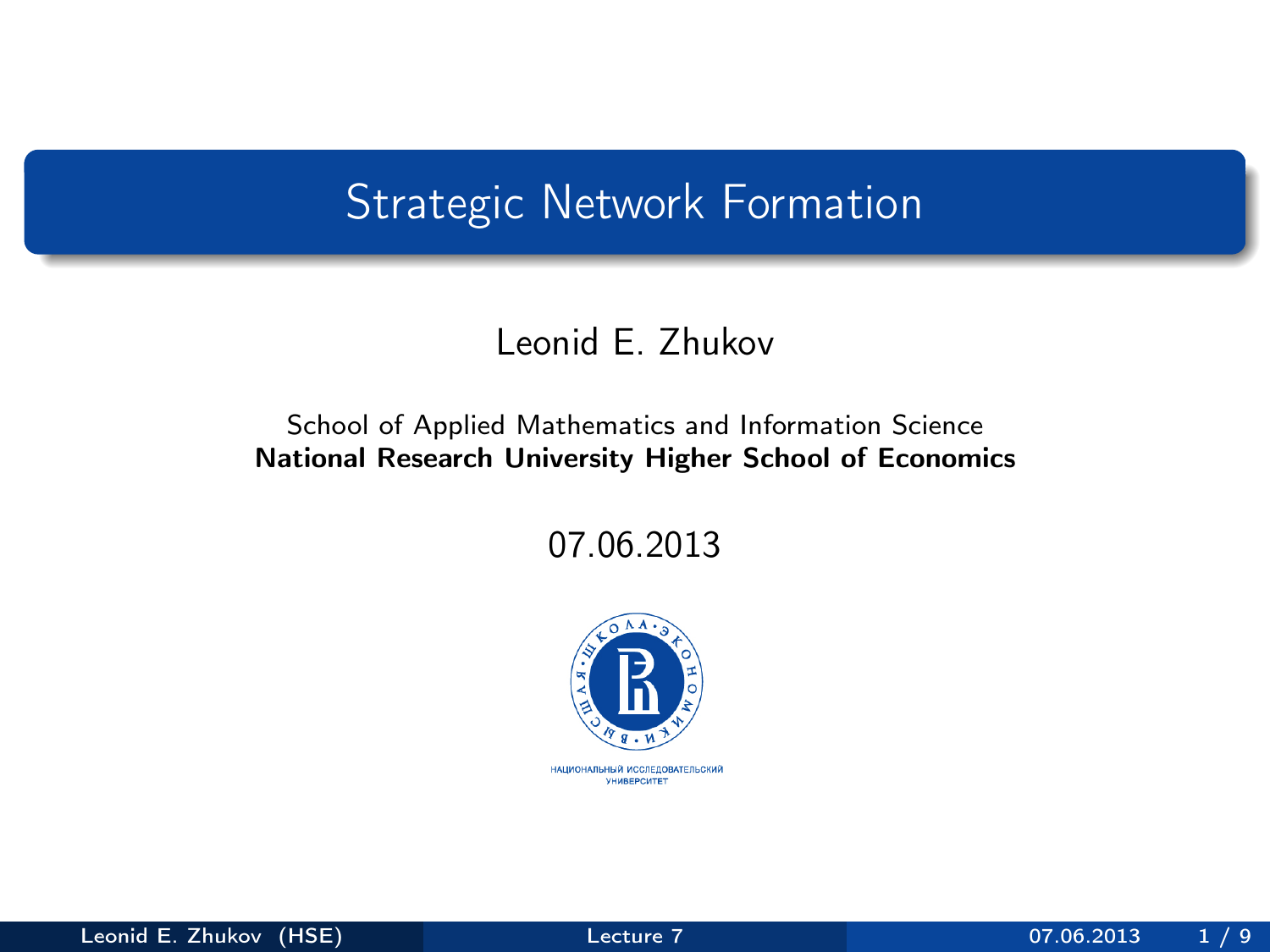- M. Jackson, A. Wolinksy, 1996
- "A Strategic Model of Social and Economic Networks"
	- why networks becomes the way they are
	- people (agents) making rational choices establishing connections
	- **•** maximizing individual utility (incentives)
	- connections brings costs and benefits
	- stability of the network
	- social efficency (best for the society)
	- **•** friendship, professional, political, trade networks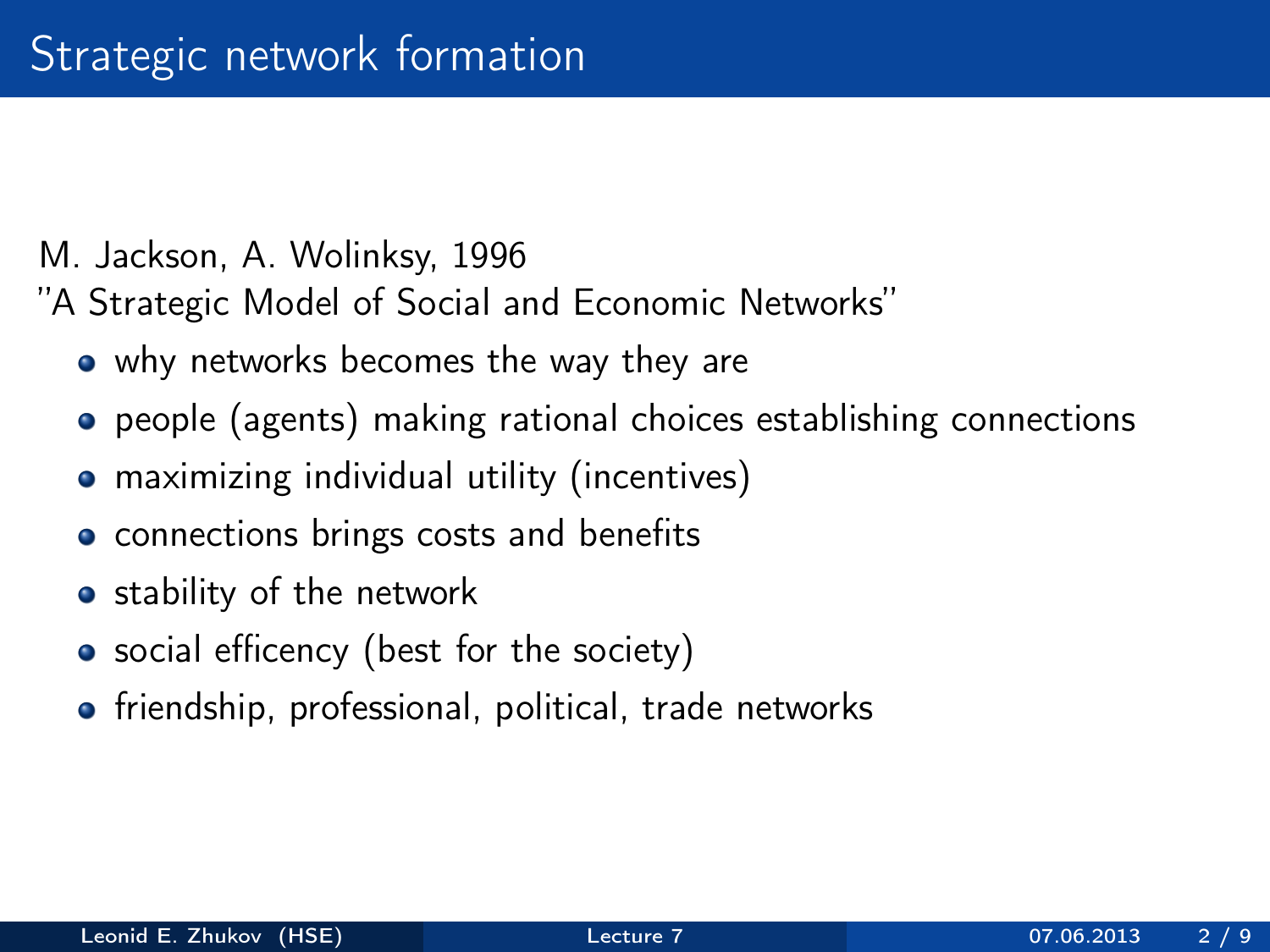• Distance-based utility

$$
u_i(G)=\sum_{j\in N_i^{n-1}}\delta^{l_{ij}}-d_i\cdot c
$$

 $l_{ij}$  - shortest path,  $d_i$  - node degree,  $\delta$ , C - parameters,  $\delta$  < 1 **Co-author model** 

$$
u_i(G) = \sum_{j \in N_i} (\frac{1}{d_i} + \frac{1}{d_j} + \frac{1}{d_i d_j}), \ \ d_i \neq 0
$$

 $u_i(G) = 1$  if  $d_i = 0$ ,  $d_i$  - node degree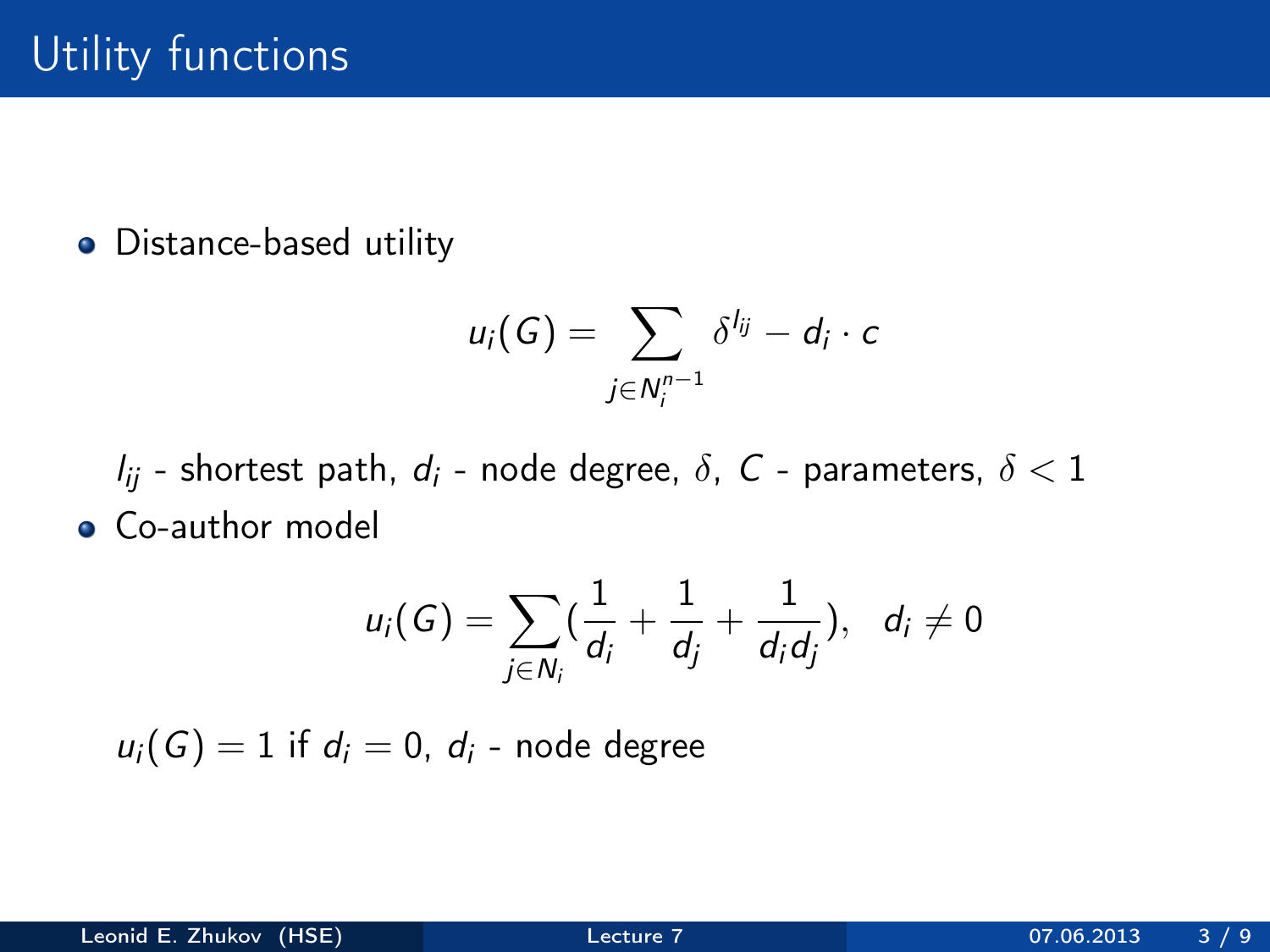### Distance-based utility function





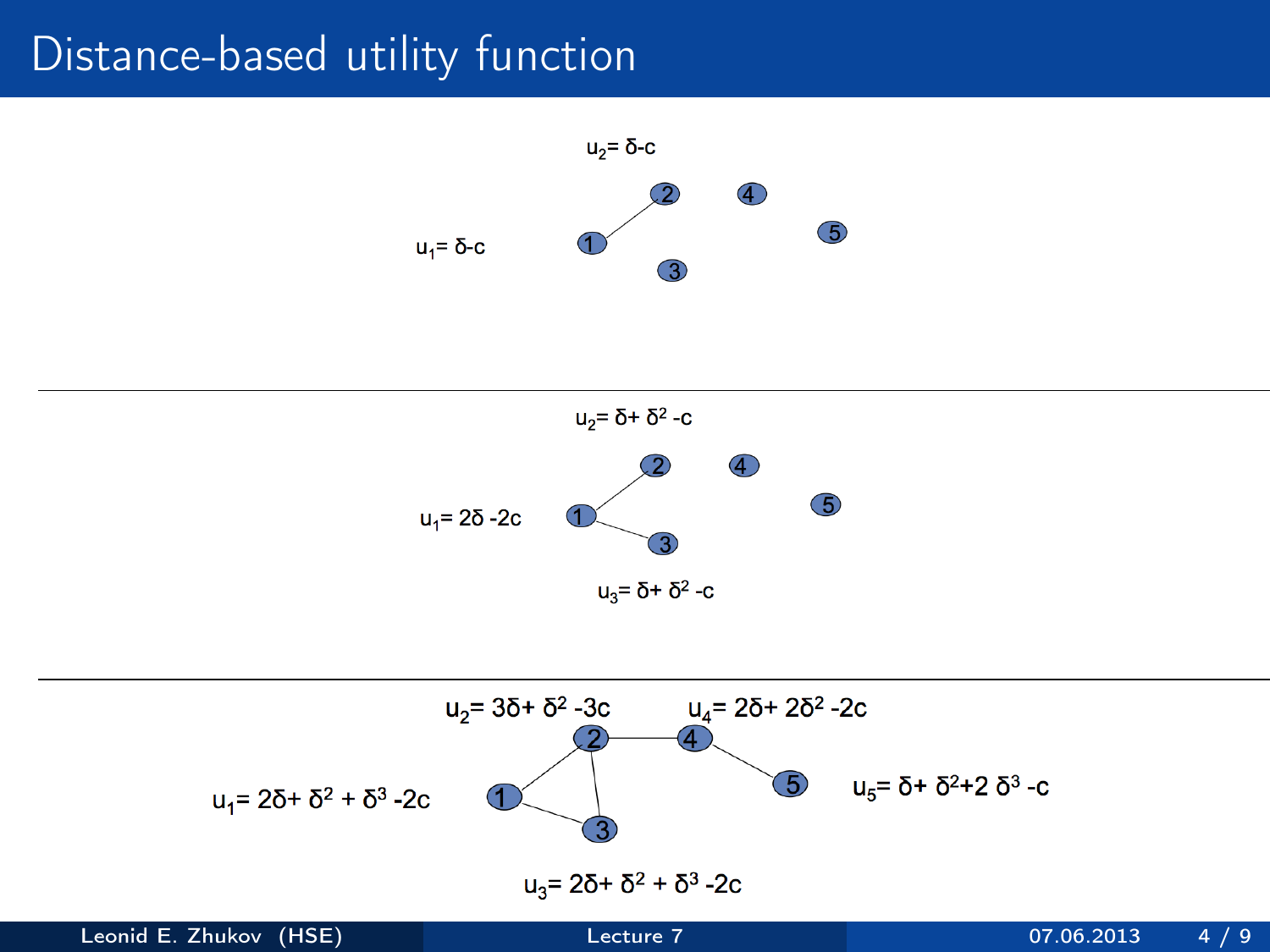- Evolution: forming a link mutual consent, removing a link one person decision
- Network is pairwise stable if no palyer wants to remove a link and no two players want to add a link:

$$
\forall i \ u_i(G) \geq u_i(G - e_{ij})
$$
  
\n
$$
\forall i, j \text{ if } u_i(G + e_{ij}) > u_i(G), \text{ then } u_j(G + e_{ij}) < u_j(G)
$$

- Weak condition:
	- 1) considers removing one link at a time
	- 2) considers only forming one pair at a time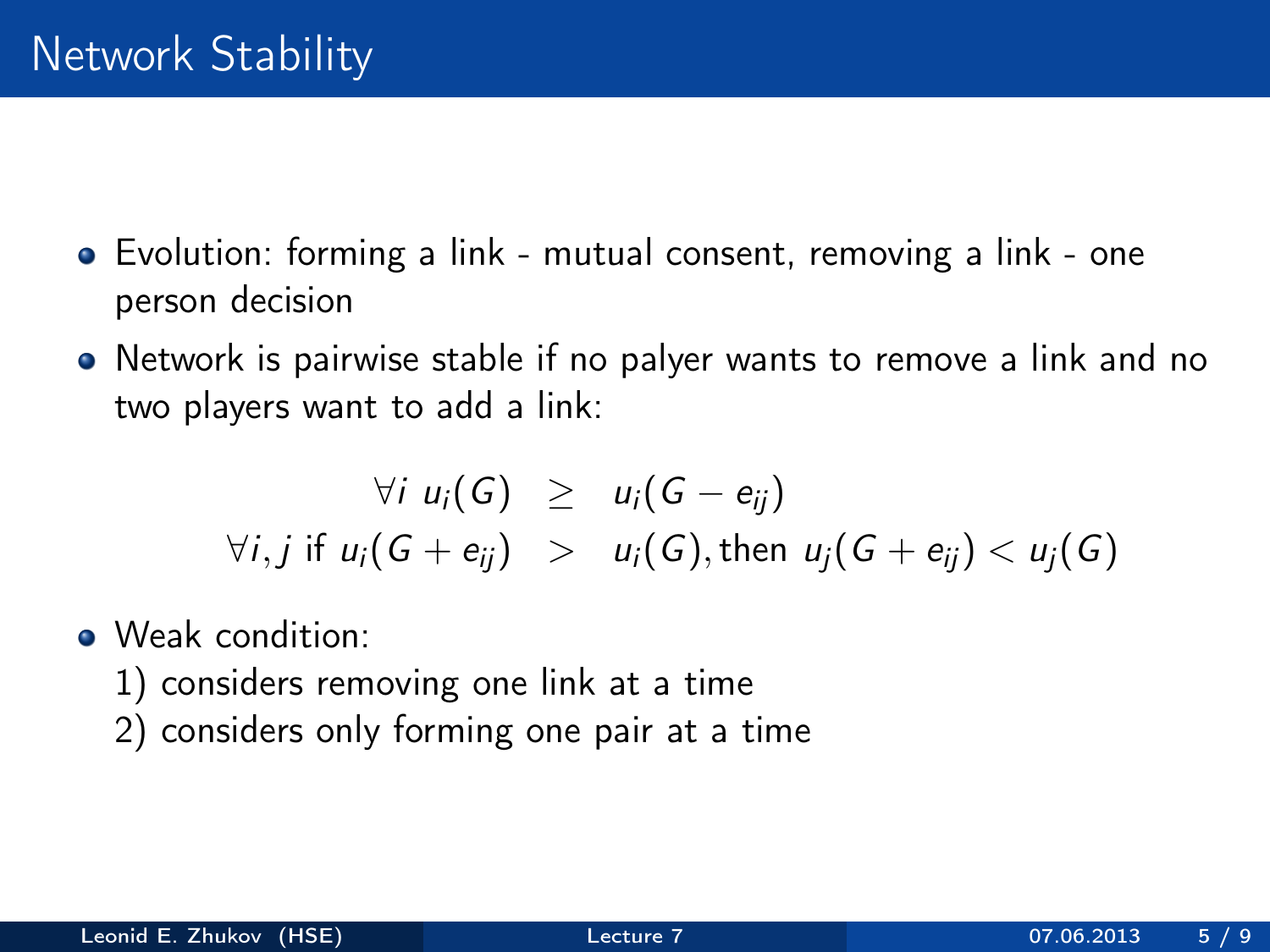## Distance-based utility function

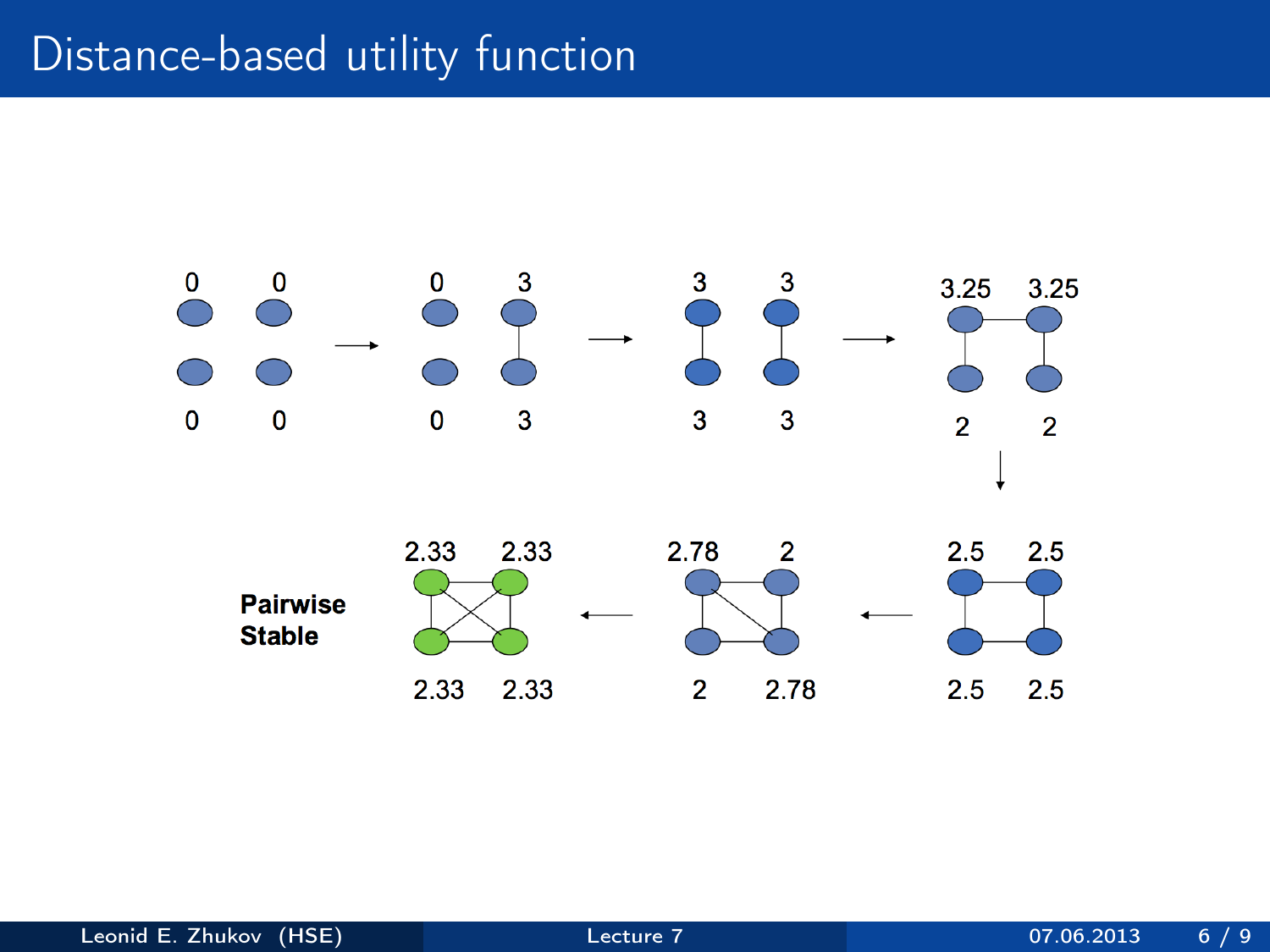Strong Efficiency, "best network", maximize total utility for the society

$$
G^* = \max_G \sum_i u_i(G)
$$

• Pareto Efficiency:

$$
\begin{array}{rcl}\n\exists G': u_i(G') & \geq & u_i(G) \text{ for all } i \\
\text{and } u_i(G') & > & u_i(G) \text{ for one } i\n\end{array}
$$

• Efficiency  $\Rightarrow$  Pareto Efficiency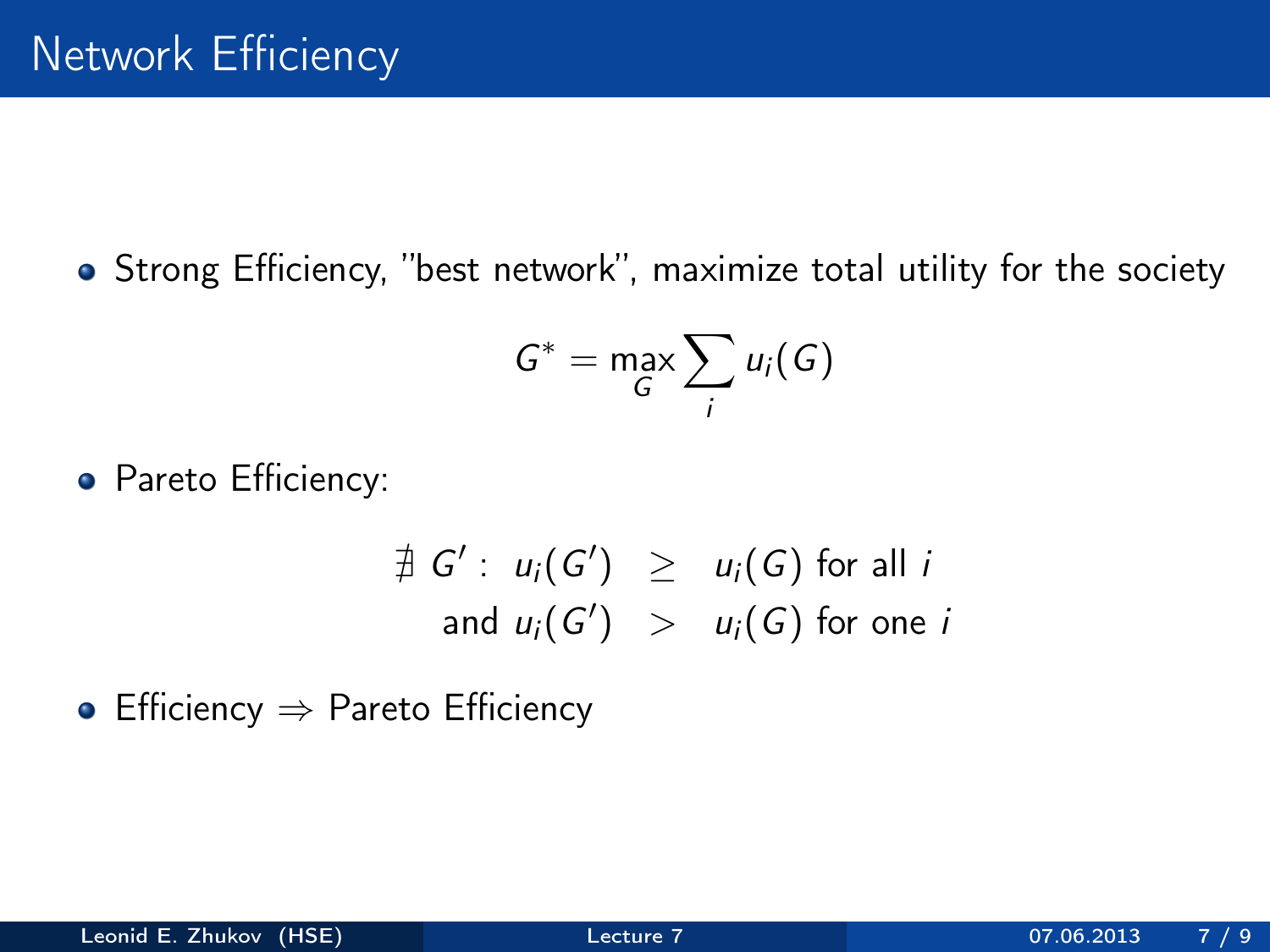# Network Efficiency